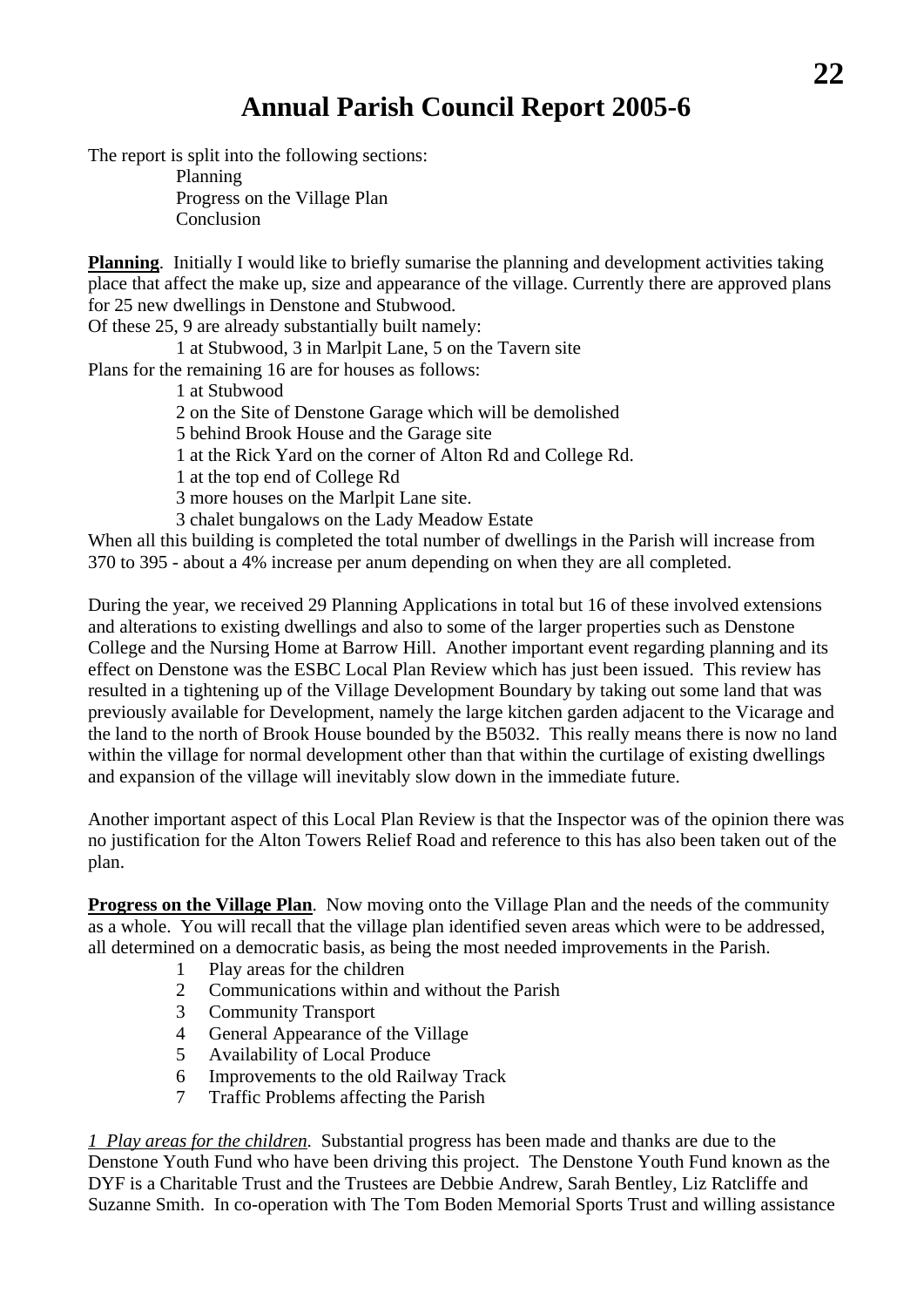from many of the Parishioners they have completed and equipped a Children's play area adjacent to the Bowling Green, of which we can all be proud. The next part of this project is the provision of another play area for the older children. The main difficulty here is finding a suitable piece of land but this is being actively pursued. Denstone College have submitted a planning application for a new playing field which we support. This field is close to the college and will be made available for use of the village when not being used by themselves. Not an ideal solution but an arrangement certainly worth having, particularly for organised games or team events. The old railway track just beyond the platforms and one or two other possibilities within the village are also being considered. I cannot say more than that at this stage as naturally land procurement, initially, is a very confidential matter with the landowner.

*2 Communications*. The aim is letting all the parishioners know what is going on in and around the village. To this end we now have a Denstone Village Web site where the Minutes of the Parish Council meetings are available together with a Monthly newsletter written by our hardworking Parish Clerk, Bob Beaumont. This newsletter is also included in the Weaver Magazine. Derek Barker is the Web Master and he will shortly be joined by Rupert Evans who has agreed to help, as we work to further improve and extend the content of our Website. On the subject of communications we are hoping to have a new notice board near the Post Office which Willie Radcliffe has kindly offered to make. The existing board has deteriorated and was noted by the judges in last year's Best Kept Village competition albeit we did win third prize. The village will be entering the competition again this year.

*3 Community transport*. I am pleased to report that this scheme is now up and running.. The scheme is aimed at, but not restricted to providing transport for people who do not have access to any other suitable transport and no means of attending doctors surgeries and hospital appointments without this type of assistance. 22 Parishioners have volunteered to assist in this work using their own cars. This scheme was set up by Dennis Parker with backing from the Staffordshire County Council. Dennis is the main co-coordinator and Wendy Forrester has kindly agreed to act as the standby coordinator. It is the kind of operation where a back up system is essential for the system to work reliably. Talking of medical needs in the village and although it was not in our village plan, I am pleased to announce that we now have our own first responder resident in the village. This is Cliff Bailey who has recently qualified as a member of Churnet Valley First Responders group and when he is on duty he has a specially equipped vehicle available here in the village, a great asset for Denstone. I would like to thank Cliff on behalf of the whole community for giving up his time for our benefit, training for this kind of job is a long and arduous business and we congratulate Cliff on completing it. Note when calling for a first responder always use the telephone number 999 which will get you into the system so that the nearest first responder on duty will be called out. ie. Do not use home telephone numbers.

*4 Maintaining and improving the appearance of the village*. There is now a group of about 15 volunteers who have taken on the task of litter picking throughout the village. The co-coordinator for setting up this scheme was John Wetton. John has had to relinquish this activity and Nancy Turner has kindly offered to take up the running of the scheme, keeping the volunteers informed and co-coordinating their activities. This group also needs all the support we can give them, as they continue to do a very good job, in keeping the village tidy.

*5 Local produce*. The aim was to encourage some enterprise to provide local produce within the village. In this regard a planning application is in the pipeline for a Farm Shop which in due course will include a Full Time children's nursery and also a tea room, all needs identified in the village plan. This venture has been initiated by Rupert and Emma Evans and the location of the facilities will be at Denstone Hall Farm. We wish Rupert and Emma every success in this major undertaking.